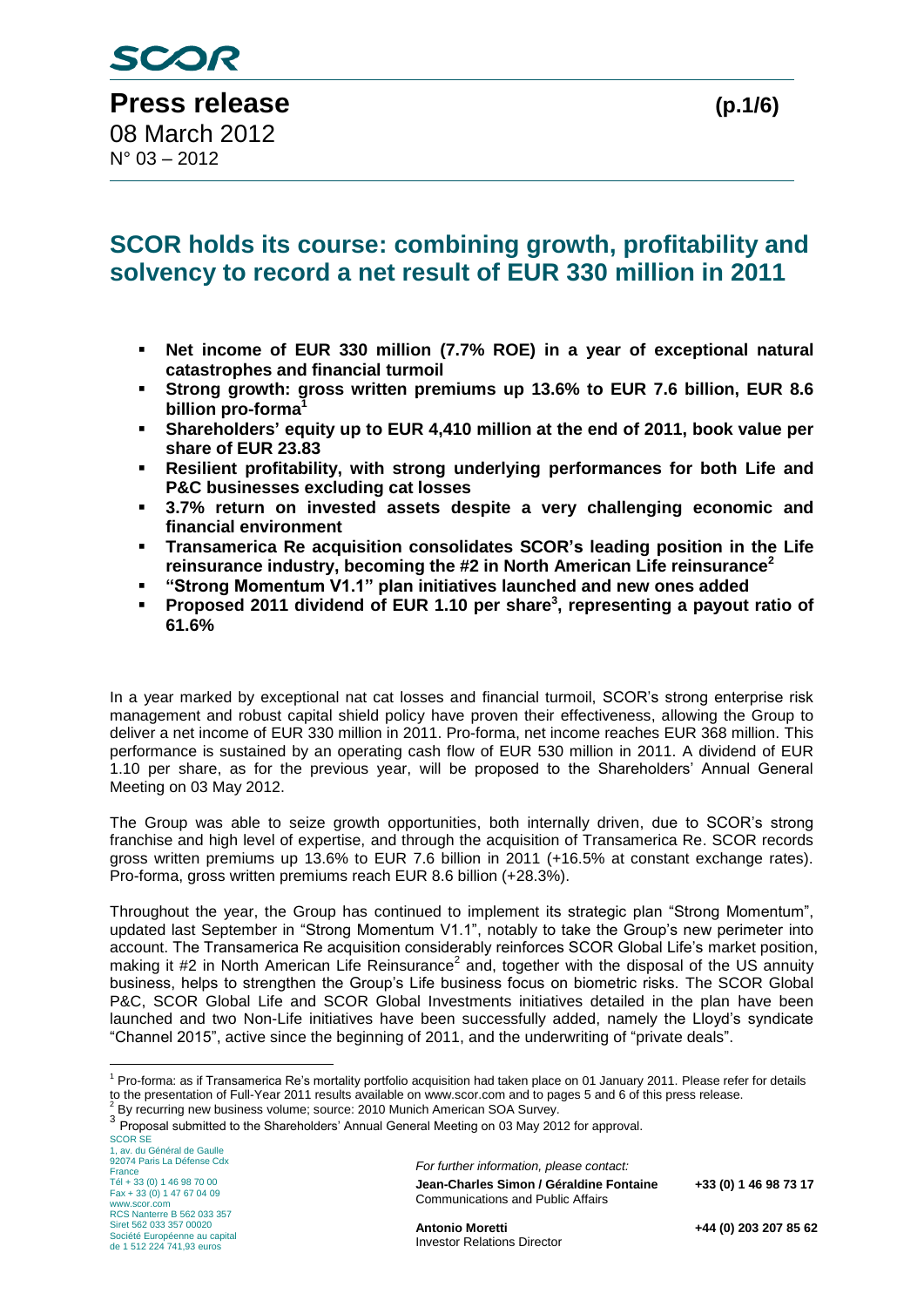

In this context, SCOR records an increase in shareholders' equity to EUR 4,410 million at the end of 2011 (+1.3% compared to the end of 2010), after EUR 201 million of dividends distributed to shareholders in May 2011 for the year 2010. Following the issuance of CHF 650 million of perpetual debt that allowed SCOR to complete the Transamerica Re acquisition without issuing new shares, the Group's financial leverage stands at 18.1% at the end of 2011, a level still below industry average.

**Denis Kessler, Chairman & CEO of SCOR**, declares: "*The resilience of SCOR's business model has once again been proven in 2011 by its capacity to combine profitability, growth and solvency in the context of an exceptional accumulation of natural catastrophes and financial market stresses. Catastrophes such as the Japan earthquake and the Thai floods have shown the efficiency of the robust capital shield policy that the Group has put into place, while our prudent asset allocation has protected us from most of the effects of the turmoil in the markets, and notably from the Eurozone sovereign debt crisis. Not only has the Group successfully faced these challenges but it has also been able to enhance its competitive edge with the major acquisition of Transamerica Re and the disposal of the U.S. annuity business, focusing our Life activity on biometric risks, and accelerating the implementation of our strategic plan "Strong Momentum V1.1" along with planned and new initiatives. The recent January 2012 renewals are further proof that SCOR's strategy and business model successfully combine the ability to seize profitable opportunities within a strong enterprise risk management framework, leveraging on its key position in the reinsurance industry."*

#### **SCOR Global P&C (SGPC) 2011 figures confirm the Group's ability to absorb exceptional nat cat losses and the validity of the "Strong Momentum V1.1" plan assumptions**

SGPC gross written premiums are up by 8.8% to EUR 3,982 million in 2011 (+ 11.6% at constant exchange rates), an increase in line with the objectives set out in the Group's strategic plan "Strong Momentum V1.1", which stipulates an annual growth rate of 9%. The excellent renewals achieved throughout the year (+13% of renewed premiums for January 2011 renewals, +13% for April renewals and +22% for July renewals – all compared to the previous year) confirm the quality and momentum of the portfolio management and underwriting policy of the Group's Non-Life reinsurance entity.

SGPC has continued in 2011 to implement the strategic initiatives set out in the three-year plan "Strong Momentum V1.1" and has also developed two new initiatives, namely the launch of a new Lloyd's syndicate, "Channel 2015", and sizeable "private deals". The results achieved at the 1 January 2012 renewals (premiums up by 13.9%, prices up by 2.2% with confirmed expected technical profitability) bear witness to the continuation of this positive momentum.

The net combined ratio reaches 104.5% in 2011, heavily impacted by exceptional nat cat losses, among others: floods in Australia and earthquakes in New Zealand and Japan in the first quarter; US tornadoes in the second quarter; Denmark floods in the third quarter; catastrophic floods in Thailand in the fourth quarter. In total, natural catastrophes impact the Group's 2011 net combined ratio by 18.5 points, including a pre-tax cost of EUR 138 million related to floods in Thailand. In addition, sustained positive development trends in some product lines, notably Aviation, Credit and Surety and Facultative Casualty drove the release of EUR 70 million of reserves.

The active portfolio management which SGPC has been practising leads to a favourable trend in the performance of the underlying portfolio, which is reflected in the decreasing quarterly net attritional ratio. On a yearly basis, the net attritional ratio stands at 58.1% in 2011, and at 61.5% excluding the

SCOR SE **av.** du Général de Gaulle 92074 Paris La Défense Cdx France Tél + 33 (0) 1 46 98 70 00 Fax + 33 (0) 1 47 67 04 09 www.scor.com RCS Nanterre B 562 033 357 Siret 562 033 357 00020 Société Européenne au capital de 1 512 224 741,93 euros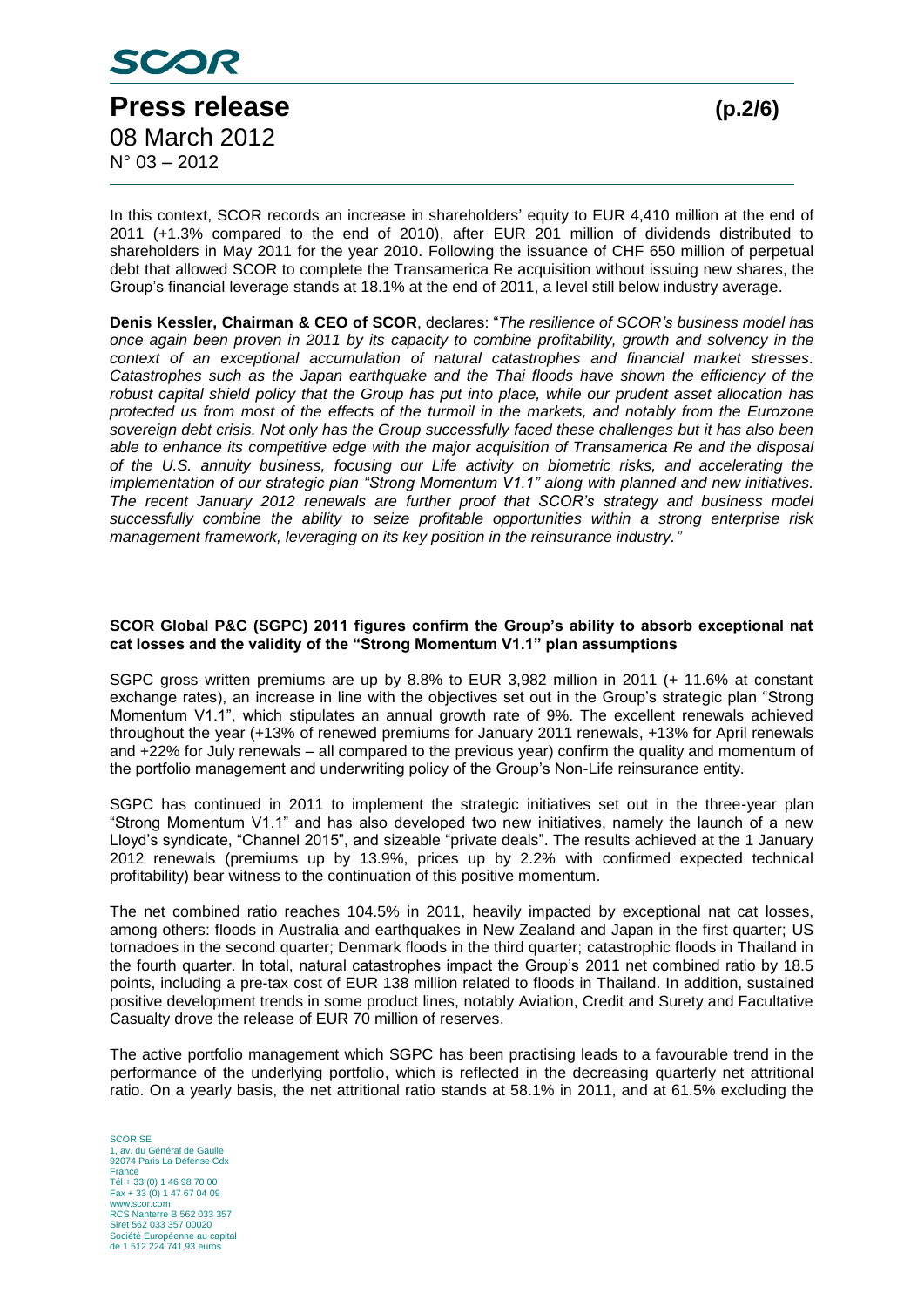

 $N^{\circ}$  03 – 2012

# **Press release (p.3/6)** 08 March 2012

positive impact of 1.4 points linked to the World Trade Center subrogation settlement recorded in the  $2^{nd}$  quarter 2011 and the 2 points from the reserve releases in the 4<sup>th</sup> quarter of 2011.

Overall, in 2011 SCOR contained the impact of nat cat losses thanks to its ERM-principled underwriting policy by which the profile of the gross exposures is dimensioned and shaped in alignment with a robust and effective capital shield program.

## **In 2011, SCOR Global Life (SGL) expands its franchise with solid margins within a biometriconly focus**

SGL gross written premiums reach EUR 3,620 million in 2011, up by 19.3% compared to 2010 (+22.3% at constant exchange rates). The acquisition of Transamerica Re's mortality business, finalised on 9 August 2011, contributes EUR 677 million to this sum. On a pro-forma basis over the whole of 2011, this contribution reaches EUR 1,661 million. Furthermore, there is a strong published net income contribution from Transamerica Re (EUR 131 million), with gain on purchase of EUR 114 million (of which EUR 13 million in Q4 2011) and operating performance of EUR 17 million net of tax.

SGL demonstrates strong new business production (approx. +11% compared to 2010) with significant increases in France and the Middle East, partially compensating reduction of in-force, mainly in the German and US (pre-TaRe) markets, as well as with a first Longevity deal contracted in the UK, in line with "Strong Momentum" new initiatives. SGL also reaches double-digit premium growth in Critical Illness, Personal Accident and Long Term Care as well as in Central and Eastern Europe, Scandinavia, Asia-Australia, and France.

2011 was a year of transition for SGL because of two major changes in perimeter with the acquisition of Transamerica Re, which gives the entity an enhanced global profile, notably making it the second largest player in terms of new business volume in North America (by far the world's largest Life reinsurance market), and the disposal of the annuity business in the United states. Additionally, SGL liabilities shift to a prevailing biometric focus and SGL records a solid improvement in the technical margin, which rises from 5.4% in 2010 to 8.1% in 2011 (operating margin of 7.4% and 6.5% respectively).

## **SCOR Global Investments (SGI) achieves a return on invested assets of 3.7% in 2011 despite a very challenging economic and financial environment**

In a particularly volatile economic and financial context, SGI has strengthened its so-called rollover strategy, which consists of maintaining a relatively short duration and generating recurring cash flows, whilst actively managing its asset portfolio:

- cash and short-term investments have been tactically and deliberately increased to a very high level, reaching EUR 3,050 million at 31 December 2011 compared to EUR 1,266 million at year-end 2010;
- the duration of the fixed income portfolio has been kept relatively short at 3.1 years (excluding cash and short-term investments).

Since June 2011, the invested assets portfolio has been significantly de-risked (VaR: -36.5% in 2011<sup>4</sup>):

 in accordance with the strategy implemented since 2009, exposure to sovereign debt has been significantly reduced (-11% of total invested assets) throughout 2011: the Group has no

SCOR SE 1, av. du Général de Gaulle 92074 Paris La Défense Cdx France Tél + 33 (0) 1 46 98 70 00 Fax + 33 (0) 1 47 67 04 09 www.scor.com RCS Nanterre B 562 033 357 Siret 562 033 357 00020 Société Européenne au capital de 1 512 224 741,93 euros

<sup>1</sup> <sup>4</sup> VaR (Value-at-Risk) computed on a 1 year basis, expressed as a % of invested assets, base 100 as of 05/01/2011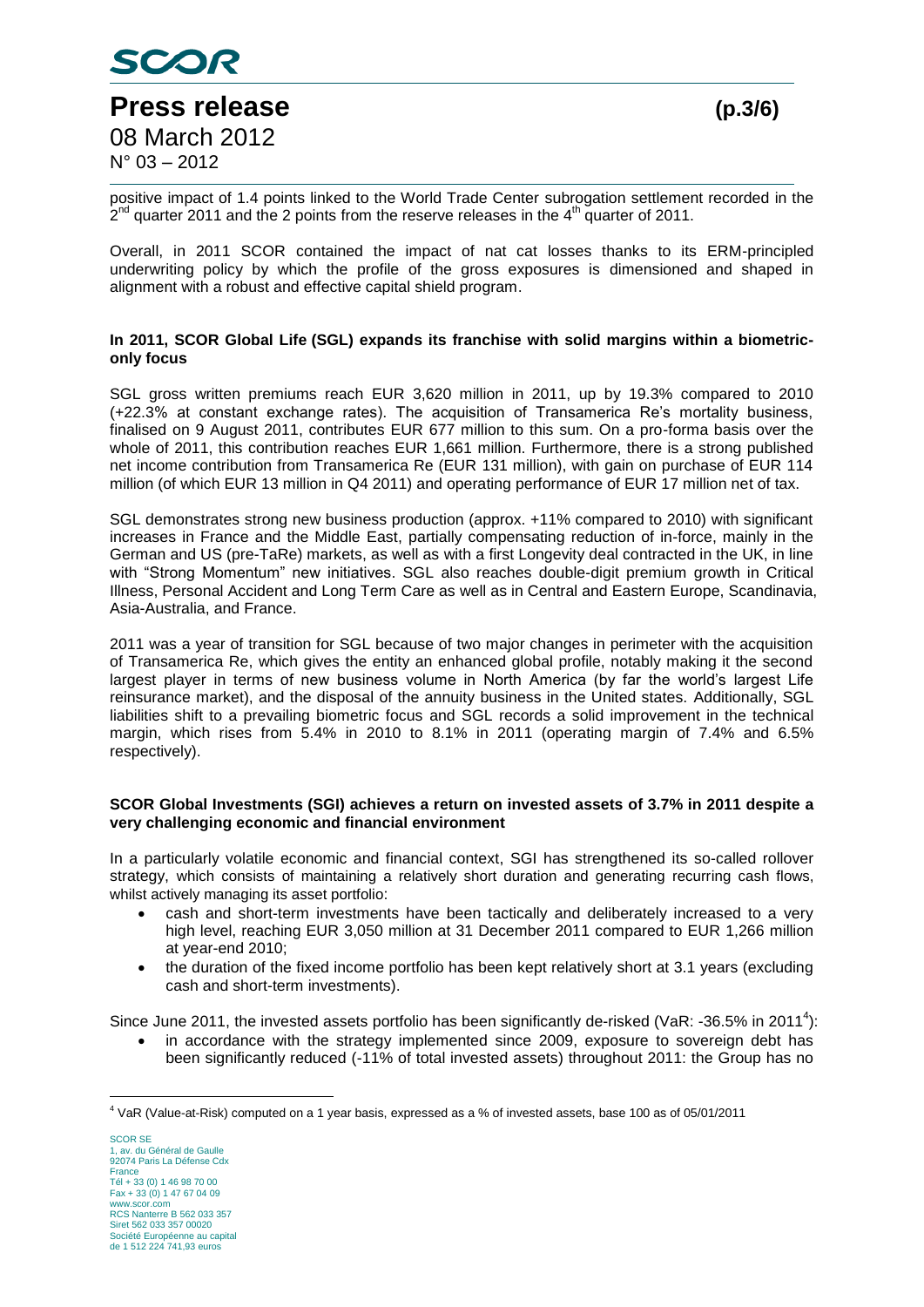

 $N^{\circ}$  03 – 2012

**Press release (p.4/6)** 08 March 2012

exposure at year-end 2011 to the sovereign debt of Greece, Ireland, Italy, Portugal and Spain or to the debts issued by US states and municipalities;

- the exposure to the equity market has also been significantly lowered, with a deliberate reduced exposure to equities by 4% of total invested assets since mid-June 2011, in anticipation of the events that followed during the summer and in the fourth quarter;
- the high quality of the short-term investments and fixed income portfolio has been maintained (average rating AA).

Temporarily protected against any potential short-term adverse market development, the invested assets portfolio will be re-risked when the current turmoil recedes.

Over the full year, the invested assets portfolio generates a financial contribution of EUR 460 million, representing a return on invested assets of 3.7% compared to 4.0% over the same period in 2010. The active management policy practiced by SGI has enabled the Group to record EUR 186 million of net realized capital gains in 2011. The Group has rigorously applied an unchanged impairment policy on its investment portfolio, for a total amount of EUR 62 million in 2011. Taking account of funds withheld by cedants, the net rate of return on investments is 3.2% in total for full year 2011, compared to 3.4% in 2010.

Invested assets (excluding funds withheld by cedants) stand at EUR 12,955 million at 31 December 2011, composed as follows: 65% bonds, 24% cash and short-term investments, 5% equities, 4% real estate and 2% other investments. Total investments stand at EUR 21,053 million at 31 December 2011, compared to EUR 19,526 million at 31 December 2010 (excluding investments linked to IIC).

SCOR SE 1, av. du Général de Gaulle 92074 Paris La Défense Cdx France Tél + 33 (0) 1 46 98 70 00 Fax + 33 (0) 1 47 67 04 09 www.scor.com RCS Nanterre B 562 033 357 Siret 562 033 357 00020 Société Européenne au capital de 1 512 224 741,93 euros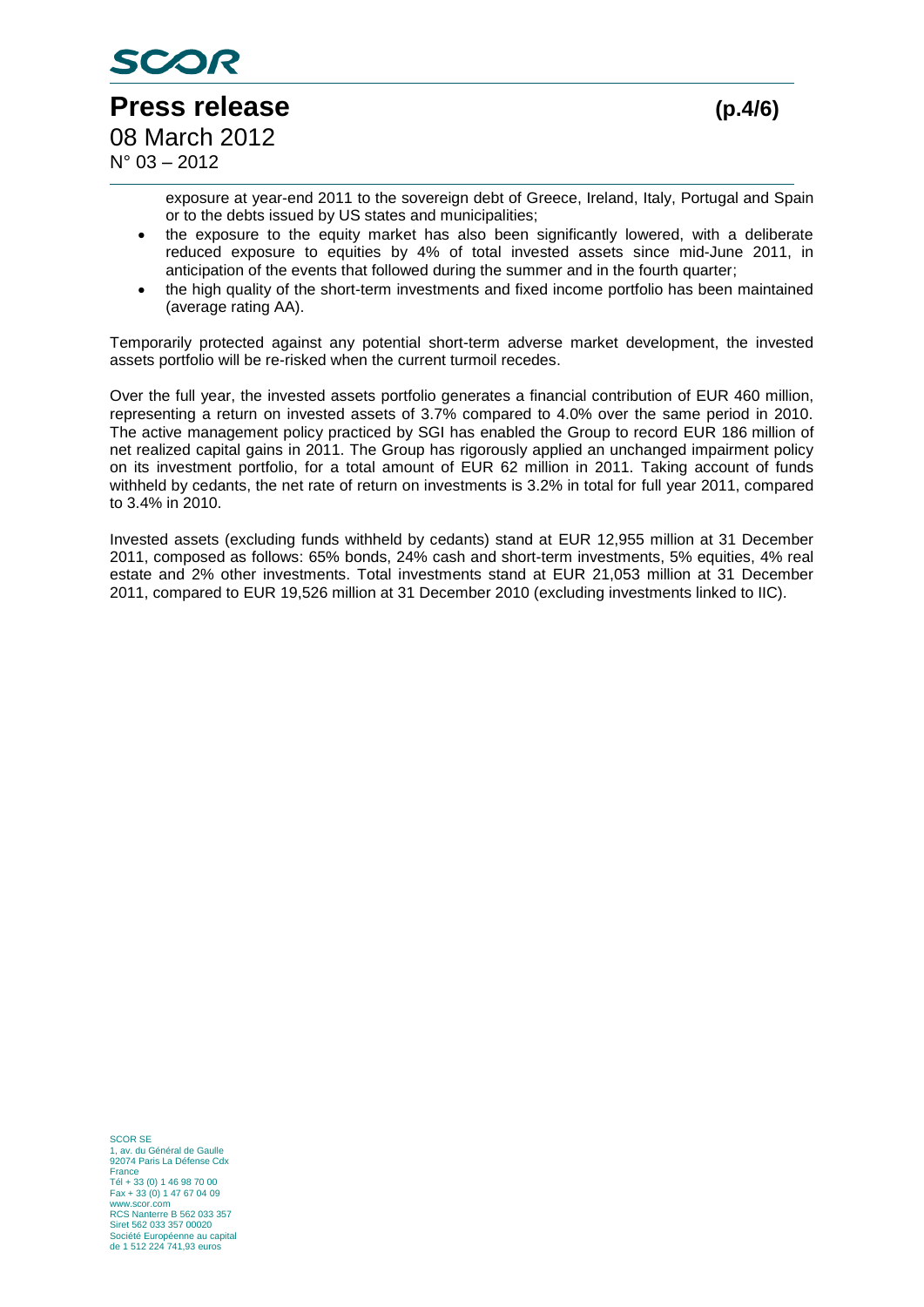#### **In the Full-Year 2011 presentation and in this press release, two sets of financial data are used, published accounts & pro-forma information:**

### **1. Audited published annual accounts**

- Audited published annual accounts are prepared reflecting Transamerica Re from the acquisition date, i.e. 144 days (09/08-31/12) of full Transamerica Re consolidation
- Prior year comparatives do not include Transamerica Re (acquired on 09/08/2011)
- Comparatives adjusted to reflect the updated basis of Group function cost reporting (which was disclosed in the Full-Year 2010 results presentation)

## **P&L Key figures (in EUR millions)**

|                             | 2011<br>(audited) | 2010<br>(audited) | Variation<br>(%) | Q4 2011<br>(unaudited) | Q4 2010<br>(unaudited) | Variation<br>(%) |
|-----------------------------|-------------------|-------------------|------------------|------------------------|------------------------|------------------|
| Gross written premiums      | 7.602             | 6.694             | 13.6%            | 2.181                  | 1.674                  | 30.3%            |
| P&C gross written premiums  | 3.982             | 3.659             | 8.8%             | 1.001                  | 887                    | 12.9%            |
| Life gross written premiums | 3.620             | 3.035             | 19.3%            | 1.180                  | 787                    | 49.9%            |
| Investment income           | 624               | 690               | $-9.6%$          | 160                    | 170                    | $-6.0\%$         |
| Operating income            | 323               | 490               | $-34.1%$         | 131                    | 156                    | $-16.3%$         |
| Net income                  | 330               | 418               | $-21.1%$         | 102                    | 151                    | $-32.6%$         |
| Earnings Per Share (EUR)    | 1.80              | 2.32              | $-22.5%$         | 0.55                   | 0.83                   | $-34.2%$         |

#### **P&L Key ratio**

|                                          | 2011<br>(audited) | 2010<br>(audited) | Q4 2011<br>(unaudited) | Q4 2010<br>(unaudited) |
|------------------------------------------|-------------------|-------------------|------------------------|------------------------|
| Net return on investments <sup>1</sup>   | 3.2%              | 3.4%              | 3.2%                   | 3.4%                   |
| Return on invested assets <sup>1,2</sup> | 3.7%              | 4.0%              | 3.6%                   | 4.4%                   |
| P&C net combined ratio <sup>3</sup>      | 104.5%            | 98.7%             | 98.4%                  | 95.6%                  |
| Life operating margin <sup>4</sup>       | 6.5%              | 7.4%              | 5.5%                   | 8.1%                   |
| Life technical margin <sup>5</sup>       | 8.1%              | 5.4%              | 7.4%                   | 6.7%                   |
| Group cost ratio <sup>o</sup>            | 5.5%              | 5.5%              | 5.4%                   | 5.2%                   |
| Return on equity (ROE)                   | 7.7%              | 10.2%             | 9.8%                   | 14.8%                  |

*1: annualized; 2: excluding funds withheld; 3: Combined ratio is the sum of the total claims, the total commissions and the total*  P&C management expenses, divided by the net earned premiums of SGPC; 4: The Life operating margin is the sum of the *technical results, the total investments income from SGL and the total SGL expenses, divided by the net earned premium of SGL; 5: The technical margin for SGL is the technical result divided by the net earned premiums of SGL.6: Cost ratio is the total management expenses divided by the gross written premiums*

#### **Balance sheet Key figures (in EUR millions)**

|                                    | 2011<br>(audited) | 2010<br>(audited) | Variation<br>(%) |
|------------------------------------|-------------------|-------------------|------------------|
| Investments (excl. participations) | 21,429            | 20,878            | 2.6%             |
| Technical reserves (gross)         | 23,307            | 21,957            | 6.1%             |
| Shareholders' equity               | 4,410             | 4,352             | 1.3%             |
| Book value per share (EUR)         | 23.83             | 23.96             | $-0.5%$          |

SCOR SE 1, av. du Général de Gaulle 92074 Paris La Défense Cdx France Tél + 33 (0) 1 46 98 70 00 Fax + 33 (0) 1 47 67 04 09 www.scor.com RCS Nanterre B 562 033 357 Siret 562 033 357 00020 Société Européenne au capital de 1 512 224 741,93 euros